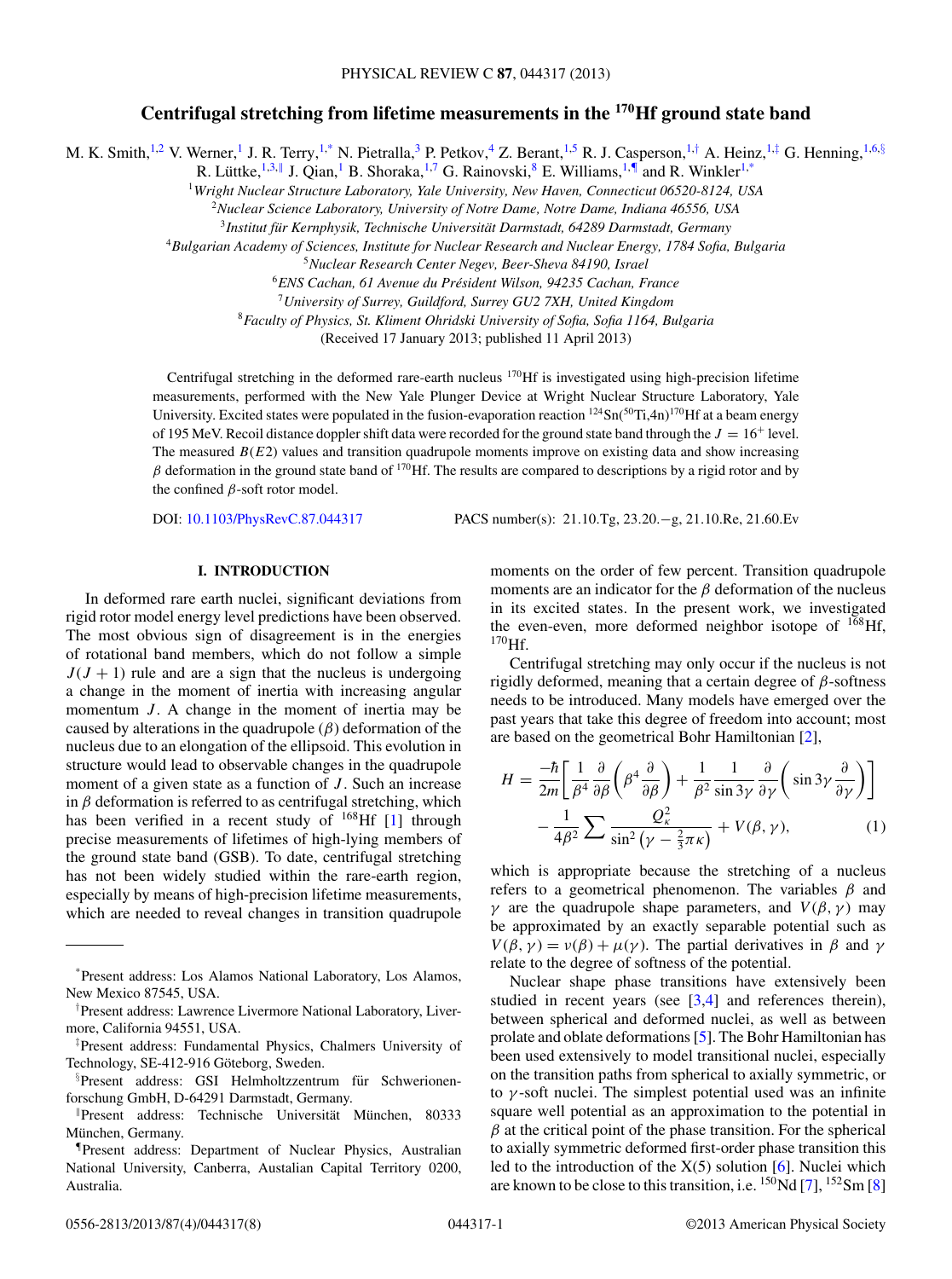<span id="page-1-0"></span>and  $154$ Gd [\[9\]](#page-7-0), are known to exhibit enhanced  $\beta$ -softness, and therefore exhibit the effect of centrifugal stretching. Model calculations (e.g., in Refs.  $[10-12]$ ) support the occurrence of enhanced fluctuations in  $\beta$  near the critical point also. Rare earth nuclei toward midshell are close to the limit of axially symmetric deformed rotors, which are algebraically classified under the  $SU(3)$  group [\[13\]](#page-7-0). The exact rigid rotational limit of SU(3) is never exactly realized due to a remaining width of the potential and, hence, fluctuations in  $\beta$ . Fits [\[14\]](#page-7-0) within the interacting boson model (IBM) showed some significant deviations from the  $SU(3)$  limit—the heavier stable  $168-174$  Hf isotopes were located close to the  $U(5)$ -SU(3) transition leg, near the shape-phase transitional region, involving only a small degree of  $\gamma$ -softness.

If the nuclear potential is soft in the  $\beta$  degree of freedom, level energies do not exactly follow a  $J(J + 1)$  dependence as a function of angular momentum. Models like the variable moment of inertia (VMI) model [\[15\]](#page-7-0) can account for this by varying the moment of inertia using some parametrization. In recent works within geometrical models [\[16–18\]](#page-7-0) spindependent moments of inertia or mass terms were introduced in order to reproduce level schemes. The confined beta-soft (CBS) model,  $[19]$  inspired by the  $X(5)$  work of Iachello  $[6]$ , varies the potential in  $\beta$  by adjusting the location of the inner wall of an infinite square well potential in  $\beta$  between the bounds of zero up to the location  $\beta_W$  of the outer wall. The effect of centrifugal stretching inherent in the CBS and other geometrical models is not due to parametrizing moments of inertia, but depends on the softness of the potential in  $\beta$ . The stretching is due to a shift in the center of mass of a state's wave function in the potential with increase of angular momentum  $J$ , not due to a variation of the potential with  $J$ . Good agreement with data was found, e.g., for  $^{168}$ Hf [\[1\]](#page-7-0).

In the present work, we further investigated the changes of (transitional) quadrupole moments within the GSB as a function of spin through precision lifetime measurements. The new data indicate a variation in the moments of inertia due to variable quadrupole deformation, and is compared to a fit within the CBS model.

#### **II. EXPERIMENT AND ANALYSIS**

In order to obtain information on the evolution of quadrupole deformation within the ground state rotational band, we would ideally measure the quadrupole moments of the respective excited states. Since this is a difficult task, the typical approach is to extract so-called transition quadrupole moments from reduced  $B(E2)$  transition strengths via [\[20\]](#page-7-0)

$$
Q_T(J) = \sqrt{\frac{16\pi}{5}} \frac{\sqrt{B(E2; J \to J - 2)}}{\langle J, 0, 2, 0 | J - 2, 0 \rangle},
$$
 (2)

which, from comparison to geometrical models, are related to an effective  $\beta$  deformation through

$$
Q_T(J) = \frac{3}{5\pi} Z e R^2 \beta_{\text{eff}}(J) , \qquad (3)
$$

where  $(Ze)$  is the nuclear charge and R the nuclear radius. The denominator in Eq. (2) is the Clebsch-Gordan coefficient

for a given transition within the GSB. A rigid rotor has a constant transition quadrupole moment by definition. Since  $B(E2)$  values within the GSB (given that no decay branches out of the band occur for all states of interest in this work) are inversely proportional to lifetimes, we measured excited state lifetimes within the GSB of 170Hf.

Level lifetimes and reduced transition rates for  $170$  Hf were measured through a recoil distance Doppler-shift (RDDS) experiment, performed at the Wright Nuclear Structure Laboratory, Yale University. GSB excited states in 170Hf were populated through the  $^{124}Sn(^{50}Ti,4n)$  fusion-evaporation reaction, with a beam delivered by the 20 MV ESTU tandem Van de Graaff accelerator at an energy of 195 MeV. The  $1.0 \text{ mg/cm}^2$ thick  $124$ Sn target was mounted in the Yale plunger device [\[21\]](#page-7-0), followed by a Au stopper foil of 13 mg/cm<sup>2</sup> thickness, which stopped recoiling reaction products and let the beam pass into a lead beam-dump. Coincident (minimum twofold)  $\gamma$  rays were detected by clover detectors from the YRAST-Ball array [\[22\]](#page-7-0) at the SPEEDY setup [\[23\]](#page-7-0), and recorded as list-mode data. Beam currents were limited to ca. 3 nA (0.27 pnA) at small target-to-stopper distances, up to ca. 6 nA (0.54 pnA) at larger distance settings, yielding coincidence rates of about 650–1300 Hz. Eight Compton-shielded clover detectors were mounted, four each at central polar angles 41.5◦ and 138.5◦ with respect to the beam axis. The recoil velocity of the  $170$ Hf ions was approximately 1.8% c. Measurements were taken at twenty-five target-to-stopper distances;  $d(\mu m) = 2, 3, 4, 5, 7,$ 10, 20, 30, 40, 50, 70, 90, 110, 150, 170, 210, 250, 300, 400, 500, 600, 700, 1000, 1500, and 2000, all relative to electrical contact between the target and stopper foils. Sample spectra of the  $4^+_1 \rightarrow 2^+_1$  transition, gated on the Doppler-shifted portion of the  $6_1^+$   $\rightarrow$  4<sup>+</sup> transition and taken at backward angle, are shown in Fig. [1](#page-2-0) for multiple distance settings.

Lifetimes were derived from the RDDS data using the differential decay curve method (DDCM) [\[24\]](#page-7-0). Since in our case we gate only on directly feeding transitions  $B$  into the states of interest, the lifetime of the state at each distance setting  $x$  is directly derived by

$$
F(x) = \{B_s, A_s\}(x),
$$
 (4)

$$
G(x) = \{B_s, A_u\}(x),
$$
 (5)

$$
H(x) = v \frac{d}{dx} F(x),
$$
 (6)

$$
\tau(x) = \frac{G(x)}{H(x)},\tag{7}
$$

where curly brackets denote a coincidence intensity, A and B denote the depopulating and feeding transitions, respectively, and  $u$  and  $s$  denote unshifted and Doppler-shifted components, respectively. Since Eq. (7) holds for each individual distance setting, an average of all values in a sensitive region is obtained, and comparison of the individual values serves as a consistency check. At each distance setting, four matrices have been constructed, corresponding to all possible combinations ({138.5◦, 138.5◦}, {138.5◦, 41.5◦}, {41.5◦, 138.5◦}, {41.5◦, 41.5◦}) of gates between forward and backward angles. The lifetimes obtained from the individual matrices serve as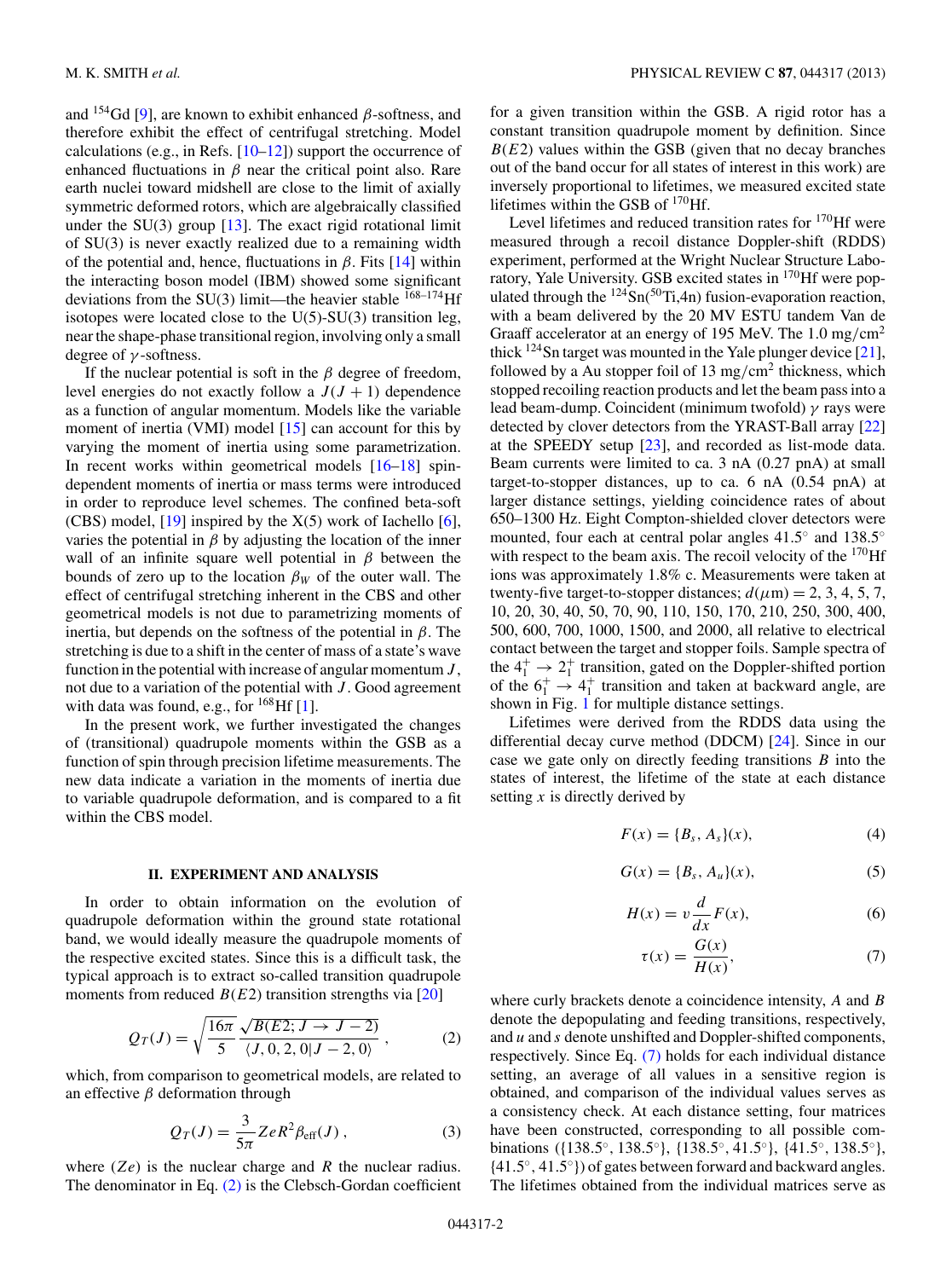<span id="page-2-0"></span>

FIG. 1. (Color online) The Doppler-shifted and unshifted peaks of the 220 keV  $4^+_1 \rightarrow 2^+_1$  transition, observed in backward detectors at multiple distances after applying a gate on the shifted component of the  $6_1^+$   $\rightarrow$  2<sup>+</sup> transition, also in the backward detectors.

another consistency check to avoid systematic errors, and are subsequently averaged.

Spline curves were fitted to the data using the computer program NAPATAU  $[25]$ . The splines were fitted to the shifted intensities  $F(x)$ , and the products  $\tau \cdot H(x)$  were required to simultaneously fit the unshifted intensities  $G(x)$ . NAPATAU fits a spline of order 2 to data of shifted  $[F(x)]$  and unshifted  $[G(x)]$ intensities. The use of a spline is necessary, since the individual feeding paths of the state that is gated on is not known. The number of knots of the spline, which are visible as edges in the  $G(x)$  curves due to the low spline order, was kept to the necessary minimum. Examples for the fits to data from one



FIG. 2. DDCM analysis for the  $4<sub>1</sub><sup>+</sup>$  state after gating on the backward detectors and projecting the backward spectra. (a) Lifetimes determined for each distance setting in the sensitive region, the horizontal line represents the mean value. (b) Coincidence intensities of the Doppler-shifted part of the transition from the  $4<sup>+</sup><sub>1</sub>$  state and the fitted spline curve  $F(x)$  [see Eq. [\(4\)\]](#page-1-0). (c) Coincidence intensities of the unshifted part of the transition and the derivative of the spline curve,  $G(x) = \tau \cdot H(x)$  [see Eqs. [\(5\)–\(7\)\]](#page-1-0). The distance between the foils is given on the abscissa.

matrix for each distance setting are given in Figs. 2[–8.](#page-4-0) Gating in the matrices and fits to Doppler-shifted and unshifted peaks (at low energies partially overlapping) were performed using the software package TV [\[26\]](#page-7-0).

### **III. RESULTS**

Lifetimes were obtained for eight states in the ground state rotational band. Gates were placed on the direct feeding transition for each of the four matrices. The first excited state at 100.8 keV,  $J^{\pi} = 2^{+}_{1}$ , is too long-lived for its lifetime to be derived from this experiment. The value used in this work,  $\tau(2_1^+) = 1.74(6)$  ns, was adopted from a high-precision measurement using fast timing techniques [\[27\]](#page-7-0). Table [I](#page-3-0) gives lifetimes and  $B(E2)$  values derived in the present work. Results on the individual states are discussed in more detail below.

#### **A. DDCM results**

The  $4^+_1$  state has an energy of 322.0 keV, and decays by a 221.0 keV transition to the  $2^+_1$  state. Gating on the  $6_1^+$   $\rightarrow$  4<sup>+</sup> transition that directly feeds this state produces the  $\gamma\gamma$ -coincidence spectra, which are shown, for example, for backward detectors in Fig. 1. A contaminant peak underneath the Doppler-shifted  $4^+_1 \rightarrow 2^+_1$  peak was found at backward angles. Thus, in this case, the lifetime of  $\tau(4_1^+) = 87.3(11)$  ps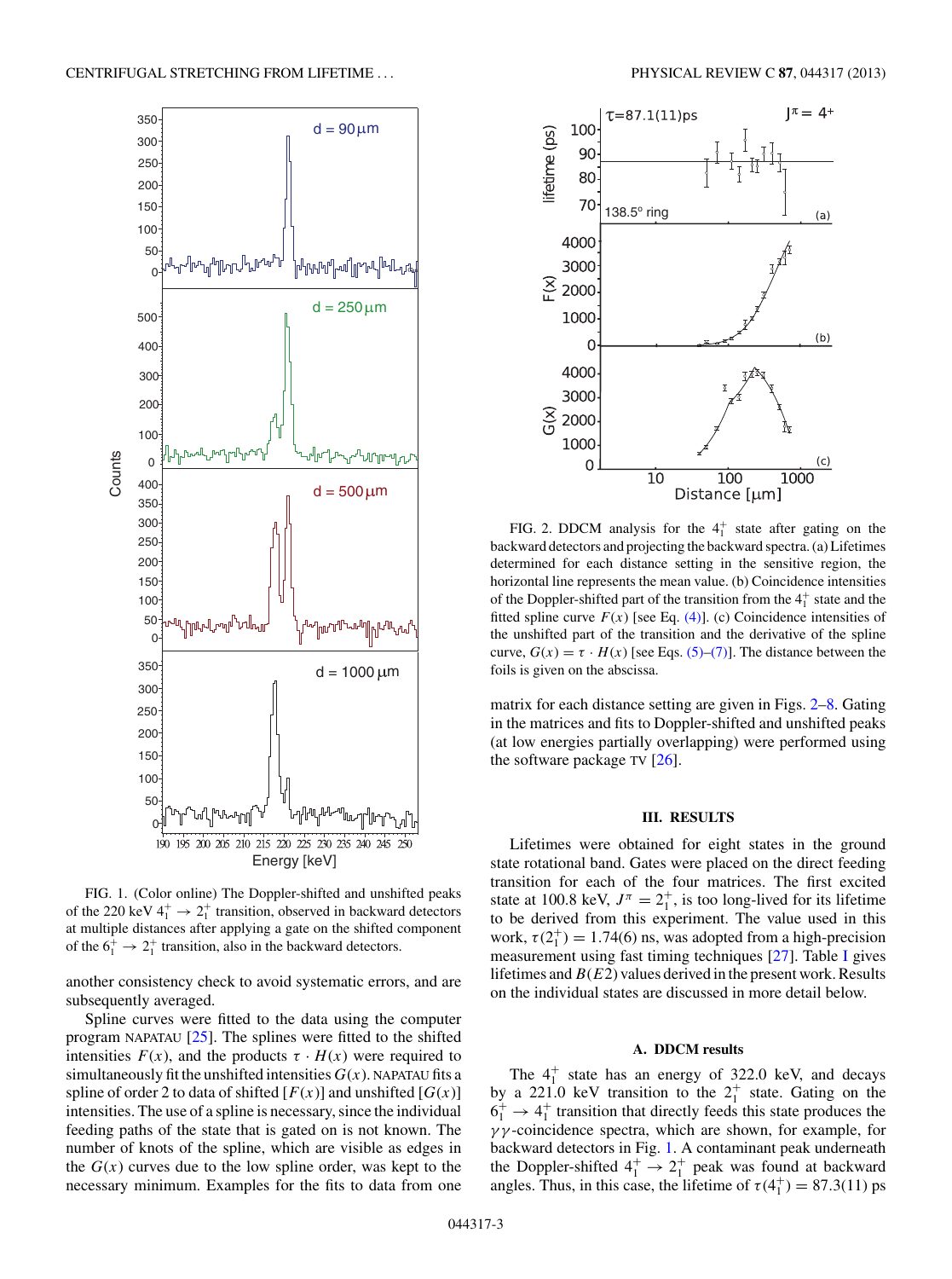| $J^{\pi a}$ | $E_{\text{level}}(J)^{a}$ | $E_{\nu}(J \rightarrow J-2)^{a}$ | $\tau_{\rm This\, work}(J)$ | $\alpha(J \to J-2)^{a}$ | $B(E2; J \rightarrow J - 2)$ (w.u.) |                   |
|-------------|---------------------------|----------------------------------|-----------------------------|-------------------------|-------------------------------------|-------------------|
| (h)         | (keV)                     | (keV)                            | (ps)                        |                         | This work                           | Ref. [29]         |
| $(2^{+})$   | 100.8                     | 100.7                            | $1740(60)$ <sup>b</sup>     | 3.47                    | $181(6)$ <sup>b</sup>               | $178^{+51}_{-33}$ |
| $(4^{+})$   | 322.0                     | 221.0                            | 87.3(11)                    | 0.208                   | 263.5(33)                           | $256^{+30}_{-25}$ |
| $(6^{+})$   | 642.9                     | 320.5                            | 13.17(42)                   | 0.0654                  | 309(10)                             | $261^{+24}_{-20}$ |
| $(8^+)$     | 1043.1                    | 400.4                            | 3.99(13)                    | 0.0349                  | 345(11)                             | $301^{+32}_{-26}$ |
| $(10^{+})$  | 1505.2                    | 462.2                            | 1.81(11)                    | 0.0238                  | $375^{+24}_{-21}$                   | $310^{+44}_{-34}$ |
| $(12^{+})$  | 2016.1                    | 510.9                            | 1.09(13)                    | 0.0185                  | $379^{+51}_{-40}$                   | $283^{+42}_{-33}$ |
| $(14^{+})$  | 2567.0                    | 550.7                            | 0.76(11)                    | 0.0154                  | $375^{+63}_{-47}$                   | $300^{+85}_{-54}$ |
| $(16^{+})$  | 3151.3                    | 584.4                            | 0.55(13)                    | 0.0133                  | $385^{+119}_{-73}$                  | $\sim$ 331        |

<span id="page-3-0"></span>TABLE I. Lifetimes and  $B(E2)$  values for <sup>170</sup>Hf. The conversion coefficient,  $\alpha$ , as well as the level and transition energies are taken from  $[28]$ .  $B(E2)$  values are compared to those obtained in previous work.

<sup>a</sup> From the NNDC database [\[28\]](#page-7-0).

 $<sup>b</sup>$ From Ref. [\[27\]](#page-7-0)</sup>

was derived from the gated forward-angle spectra via fits of both the stopped and shifted peak components over all possible distances and subsequent DDCM analysis (see Fig. [2\)](#page-2-0).

The  $6_1^+$   $\rightarrow$  4 $_1^+$  transition has an energy of 320.5 keV. Gates on both the forward and backward shifted components of the  $8_1^+$   $\rightarrow$  6<sup>+</sup> transition at 400.4 keV result in spectra with low background and good statistics similar to those for the 221.0-keV transition. An example for the DDCM analysis is shown in Fig. 3. The averaged and adopted lifetime for the  $6<sub>1</sub><sup>+</sup>$ state is  $\tau(6_1^+) = 13.17(42)$  ps.

The lifetime of the  $8_1^+$  state was analyzed in the same way, by gating on the shifted components of the  $10^+_1 \rightarrow 8^+_1$ transition at 462.2 keV. An example for the DDCM analysis is shown in Fig. 4. The resulting lifetime is  $\tau(8_1^+) = 3.99(13)$  ps.

At energies above 500 keV the  $\gamma$ -ray density becomes larger, and most  $\gamma$  rays from higher-lying states are fully Doppler-shifted and, hence, Doppler-broadened. Therefore, gates were carefully chosen in order not to include any not directly feeding transitions. The  $10^+_1 \rightarrow 8^+_1$  transition was then analyzed with the same method as the transitions below, after gating on the Doppler-shifted components of the  $12^+_1 \rightarrow 10^+_1$  transition at 510.9 keV, yielding an adopted lifetime of  $\tau(10_1^+) = 1.81(11)$  ps. An example of the DDCM fit is shown in Fig. [5.](#page-4-0)

#### **B. DSA corrected DDCM results**

The experimental lifetimes of the high-lying ground state band levels with  $J^{\pi} = 12^{+}$ –16<sup>+</sup> are  $\leq 1$  ps. The smallest



FIG. 3. Same as Fig. [2,](#page-2-0) but for the  $6<sub>1</sub><sup>+</sup>$  state after gating on the backward detectors and projecting the forward spectra.



FIG. 4. Same as Fig. [2,](#page-2-0) but for the  $8<sub>1</sub><sup>+</sup>$  state after gating on the backward detectors and projecting the forward spectra.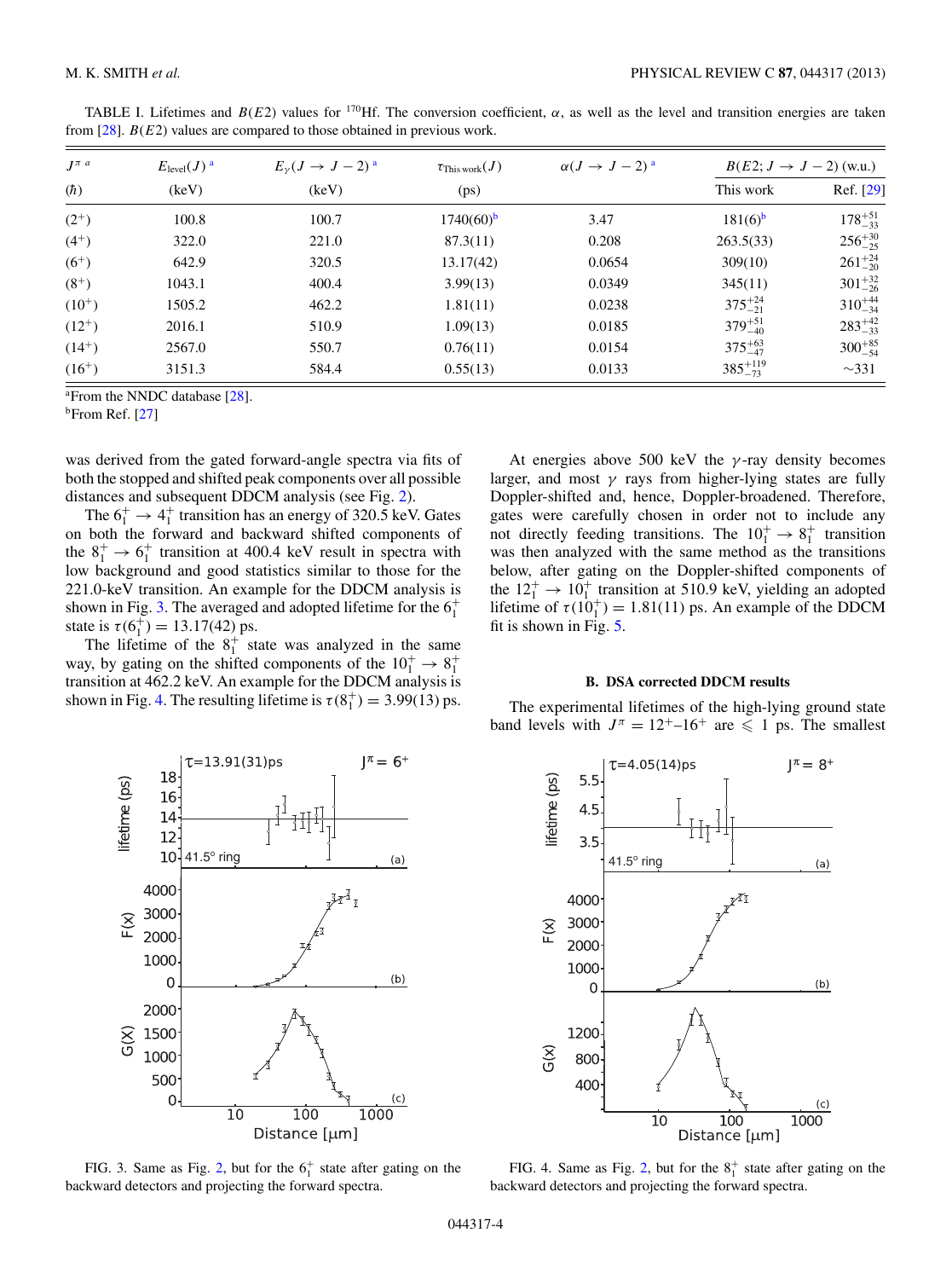<span id="page-4-0"></span>

FIG. 5. Same as Fig. [2,](#page-2-0) but for the  $10<sub>1</sub><sup>+</sup>$  state after gating on the forward detectors and projecting the backward spectra.

plunger distances ( $d < 40 \mu m$ ) are the most sensitive, and thus DDCM-derived lifetimes are subject to an additional systematic complication due to the slow-down process in the stopper material, which is about 1.3 ps according to Monte Carlo simulations. The contribution of the line shape of unshifted peaks, i.e., the amount of Doppler-shifted counts acquired during the stopping process, is not negligible for the range of lifetimes  $\leq 1$  ps [\[30\]](#page-7-0). For the states with  $J > 10$ 



FIG. 7. Same as Fig. [2,](#page-2-0) but for the  $14<sub>1</sub><sup>+</sup>$  state after gating on the forward detectors and projecting the backward spectra.

a Doppler-shift attenuation (DSA) correction was performed via a Monte Carlo simulation of the stopping process over several thousand events. The simulation accounts for a velocity distribution after the target and the subsequent time evolution, including the stopping process in the stopper. The DDCM lifetimes were then corrected by the results of this approach [\[30\]](#page-7-0). The first part of the analysis for these states continues as



FIG. 6. Same as Fig. [2,](#page-2-0) but for the  $12<sub>1</sub><sup>+</sup>$  state after gating on the forward detectors and projecting the backward spectra.



FIG. 8. Same as Fig. [2,](#page-2-0) but for the  $16<sub>1</sub><sup>+</sup>$  state after gating on the forward detectors and projecting the backward spectra.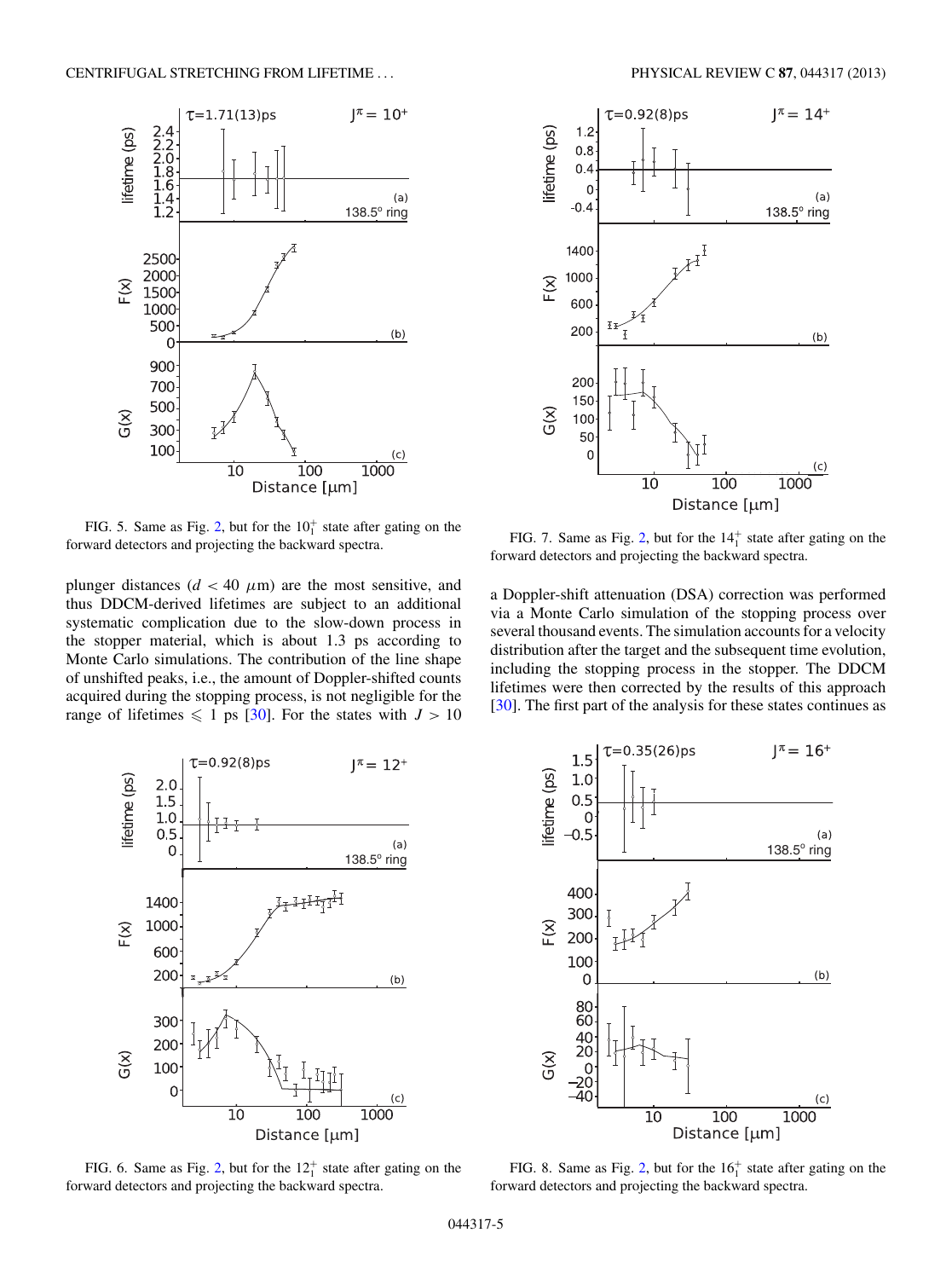TABLE II. Lifetimes of short lived states obtained from the straight-forward DDCM analysis, compared to DSA-corrected values. Errors of the corrected values are statistical plus a 10% systematic error, which was added in quadrature.

| J(h)     | DDCM lifetime | DSA corrected lifetime |  |  |
|----------|---------------|------------------------|--|--|
| $12^{+}$ | 0.99(6)       | 1.09(13)               |  |  |
| $14^{+}$ | 0.59(10)      | 0.76(11)               |  |  |
| $16+$    | 0.42(8)       | 0.55(13)               |  |  |

outlined above, with gated spectra produced for all four matrix combinations. DDCM lifetimes were then used as input for the DSA simulations. We add another error of 10% in quadrature to the statistical errors to account for uncertainties in stopping powers, choice of background, etc. Table II summarizes the lifetimes obtained before and after DSA corrections.

The lifetime of the  $12<sub>1</sub><sup>+</sup>$  state at 2016.1 keV was analyzed through gates on the Doppler-shifted components of the  $14_1^+ \rightarrow 12_1^+$  transition at 550.7 keV and analyzing Doppler-shifted and unshifted components of the  $12^+_1 \rightarrow 10^+_1$ transition. An example for the DDCM fit is shown in Fig. [6,](#page-4-0) yielding a value of 0.99(6) ps, whereas the DSA corrected value for the lifetime is  $\tau(12_1^{\ddagger}) = 1.09(13)$  ps.

In order to obtain a fit for the  $14^+_1 \rightarrow 12^+_1$  transition, a gate was placed on the Doppler-shifted part of the  $16<sub>1</sub><sup>+</sup> \rightarrow 14<sub>1</sub><sup>+</sup>$  transition at 584.4 keV. Due to the occurrence of many  $\gamma$ -ray transitions in this region, gates were very narrow. The backward shifted component of the 584.4 keV transition occurs at the same energy as a transition in  $197$  Au, which is excited through Coulomb excitation on the stopper, at 576 keV. The corresponding  $J = 5/2^+$  state in Au can decay directly to the ground state with a 279.0 keV transition, or may decay to the  $J = 1/2^+$  level at 77.35 keV. Since the transition energy of interest in 170Hf is far from those energies, gating on these transitions in Au has no effect in the analysis. The DDCM analysis (example shown in Fig. [7\)](#page-4-0) for the  $14<sub>1</sub><sup>+</sup>$  state yields a lifetime of 0.59(10) ps, which is DSA corrected to  $\tau(14_1^+) = 0.76(11)$  ps.

The highest-lying state that we were able to obtain a lifetime for is the  $16<sub>1</sub><sup>+</sup>$  state at 3151.3 keV. After gating on the Doppler-shifted  $18^+_1 \rightarrow 16^+_1$  transition of 615.2 keV, the DDCM analysis of the  $16_1^+ \rightarrow 14_1^+$  transition in all matrices (example shown in Fig. [8\)](#page-4-0) yields a lifetime of 0.42(8) ps, which is corrected for DSA to  $\tau(16_1^+) = 0.55(13)$  ps.

In general, the average lifetime values obtained in the present work are consistently below the values from a previous RDDS experiment restricted to  $\gamma$ -ray singles measurements by Bochev *et al.* [\[29\]](#page-7-0), although not always outside of the individual error bars. Hence,  $B(E2)$  values are higher than literature values. This effect could hint at the possibility of incorrect incorporation of indirect (unobserved) feeding in the previous work [\[29\]](#page-7-0), where the data could not be cleaned from background contaminants by  $\gamma\gamma$ -coincidence requirements. In the present work, side-feeding was explicitly excluded by applying coincidence gates on directly feeding transitions, therefore no assumptions of indirect feeding were necessary.

#### **IV. DISCUSSION**

Nuclei in this transitional region between spherical vibrators and axially symmetric rotors can be characterized by the energy ratio of the lowest excited states of the rotational ground state band,  $R_{4/2} = E(4^+_1)/E(2^+_1)$ . For spherical vibrators one expects  $R_{4/2} = 2.0$ , for an X(5)-like system  $R_{4/2} = 2.90$ . The region past the transitional point is characterized by values of  $2.90 \le R_{4/2} \le 3.33$ , where the latter value is the limiting case for the rigid rotor, corresponding to the expression

$$
E_{RR} = \frac{\hbar^2}{2\mathcal{I}_{RR}} J(J+1) , \qquad (8)
$$

where  $\mathcal{I}_{RR}$  is a (constant) moment of inertia. For even-even nuclei, all of the excitation energy of low-lying members of the ground state band can be attributed to rotation.

In the CBS model, the nuclear potential is approximated as an infinite square well with fixed positions of the inner wall at deformation  $\beta_{\leq}$ , and of the outer wall at deformation  $\beta_{W}$ . The amount of centrifugal stretching along an entire rotational band inherent to the model is dependent on one variable,  $r_\beta$ , the ratio between the position of the inner and outer walls,

$$
r_{\beta} = \beta_{\lt} / \beta_W \,. \tag{9}
$$

Thus,  $r_\beta$  is constrained between 0 [corresponding to the X(5) solution] and 1 [rigid rotor] and, thereby, interpolates between these solutions of the Bohr Hamiltonian. The ratio was fitted to the excitation energies in the GSB of <sup>170</sup>Hf, giving  $r_\beta = 0.274$ . For the GSB, the CBS model [\[19\]](#page-7-0) gives eigenvalues of

$$
E(J) = \frac{\hbar^2}{2B\beta_W^2} \left[ \left( z_{J,1}^{r_{\beta}} \right)^2 - \left( z_{0,1}^{r_{\beta}} \right)^2 \right],\tag{10}
$$

where  $z_{J,1}^{r_\beta}$  are the first zeros of combinations of first and second order Bessel functions, as found in detail in Ref. [\[19\]](#page-7-0). The fit was performed to energy ratios, avoiding the absolute scale introduced by B in Eq. (10).  $B(E2)$  values in the CBS rotor model are obtained using the E2 transition operator

$$
\hat{T}(E2) = e_{\text{eff}}\hat{\beta} \,, \tag{11}
$$

with an effective charge  $e_{\text{eff}}$ . Since the focus of this work is on the investigation of centrifugal stretching, we consider the evolution of the relative moments of inertia

$$
R_{\mathcal{I}(J)} = \frac{\mathcal{I}(J)}{\mathcal{I}(2_1^+)}\tag{12}
$$

and of relative  $Q_T$  values

$$
R_{Q_T}(J) = \frac{Q_T(J)}{Q_T(2_1^+)}.
$$
\n(13)

The  $R_{\mathcal{I}}(J)$  values are related to energy ratios by

$$
R_{\mathcal{I}(J)} = \frac{J(J+1)}{6} \frac{E(2_1^+)}{E(J)} \,. \tag{14}
$$

 $R<sub>T</sub>(J)$  values from experiment and CBS fit are compared in Fig. [9](#page-6-0) for the GSB members up to  $J = 16$ . The CBS values are in excellent agreement with data, clearly showing a rise of the moments of inertia toward high spins, hence, centrifugal stretching. The disagreement with data at  $J \sim 14$  is likely due to the extreme assumption of an infinite potential wall at  $\beta_W$ ,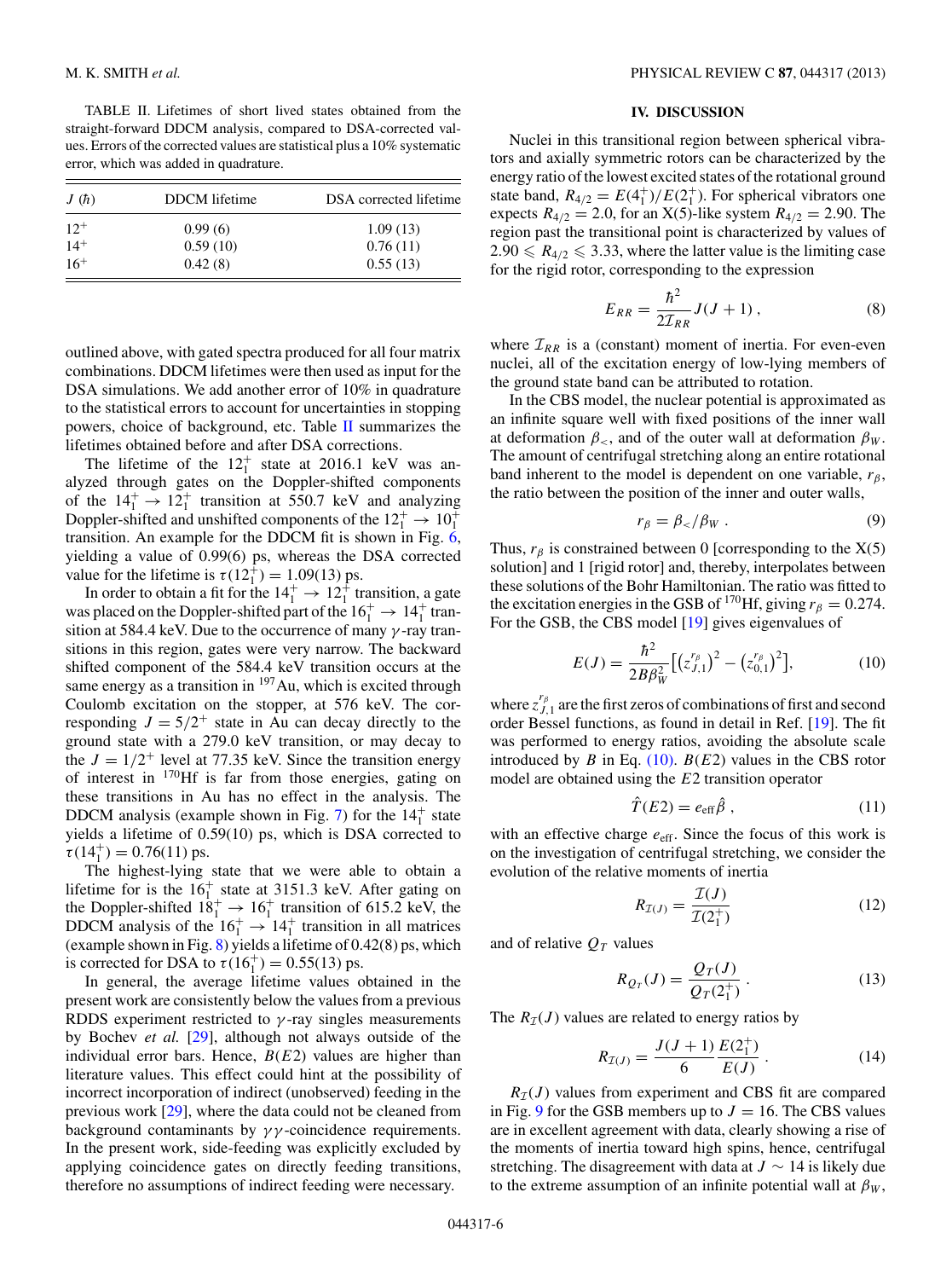<span id="page-6-0"></span>

FIG. 9. (Color online) Relative moments of inertia as a function of spin. The dashed horizontal line represents the rigid rotor, the data points (red crosses) are the moments of inertia obtained from transition energies, compared to CBS values (blue stars, connected by lines for visualization).

whereas a realistic potential would likely have some slope and hence somewhat larger softness at high spins.

Our new lifetimes are sufficiently precise, especially for the low-spin members of the GSB, to allow for a meaningful quantitative comparison of  $B(E2)$  values within the GSB.  $R_{O<sub>T</sub>}$ ratios derived from experiment are shown in Fig. 10, and show a significant and systematic increase from unity with increasing spin. Hence, the effect of centrifugal stretching is directly observed from transition quadrupole moments, which provide direct access to the effective  $\beta$  deformation. Results from the CBS fit are included in Fig 10. Again, the CBS rotor model is in agreement with data. The structural parameter of  $r<sub>\beta</sub> = 0.274$  which was fitted to excitation energies is close to the value of 0.222 which was found for the neighboring  $168$  Hf. The increase of  $r_\beta$  from <sup>168</sup>Hf toward <sup>170</sup>Hf reflects the increase of the stiffness of the potential.

Within the GSB, the stretching is visible  $[12,31]$  in the wave function densities, plotted in Fig. 11. The center of gravity of the wave functions is pushed to the outer wall



FIG. 10. (Color online) Relative transitional quadrupole moments as a function of spin. The dashed horizontal line represents the rigid rotor. The CBS description (blue stars) agrees very well with data (red crosses).



FIG. 11. (Color online) Wave function densities (see Ref. [\[19\]](#page-7-0)) of the  $0_1^+$ ,  $6_1^+$ , and  $14_1^+$  $170$ Hf, calculated from the CBS model. The centers of gravity are pushed to larger deformation with increasing angular momentum.

of the potential with increasing angular momentum. Hence, centrifugal stretching is an effect of the finite width of the potential.

Data and the CBS model fit show clearly that <sup>170</sup>Hf is not a  $β$ -rigid rotor, but rather has a high degree of  $β$ -softness. This is despite the large  $R_{4/2}$  value of 3.2, very close to the rigid rotor limit of 3.33. Moments of inertia, as well as the new data for  $Q_T$  values, follow the CBS model values almost perfectly, with a relatively small choice of the softness parameter  $r<sub>\beta</sub>$  of 0.274, fitted to reproduce the  $R_{4/2}$  ratio.

## **V. CONCLUSION**

We found from the measurement of transitional quadrupole moments of excited states in the GSB of <sup>170</sup>Hf that  $Q_T$  values increase with spin. This directly relates to an increase of the effective  $\beta$  deformation within the GSB. This effect, called centrifugal stretching, does not agree with the picture of a rigid rotor, but points to a certain degree of softness in the nuclear potential. The interpretation of the  $Q_T$  result agrees with increasing moments of inertia within the GSB, as inherent to the CBS rotor model. This structural characterization of Hf nuclei around  $A \approx 170$  is in good agreement with previous descriptions within the IBM [\[14\]](#page-7-0), locating these isotopes close to the spherical-deformed phase transition where  $\beta$ -softness is enhanced.

The accuracy of the CBS rotor model is a remarkable result, with only one structural parameter controlling the width of an infinite square well potential. Our result strengthens the applicability of the CBS rotor model to nuclei which are transitional between spherical and axially symmetric deformed nuclei, past the critical value of the phase transition on the deformed side.

#### **ACKNOWLEDGMENTS**

The authors thank R. F. Casten for discussions of the results, and M.K.S. thanks D. McCarthy for valuable discussions